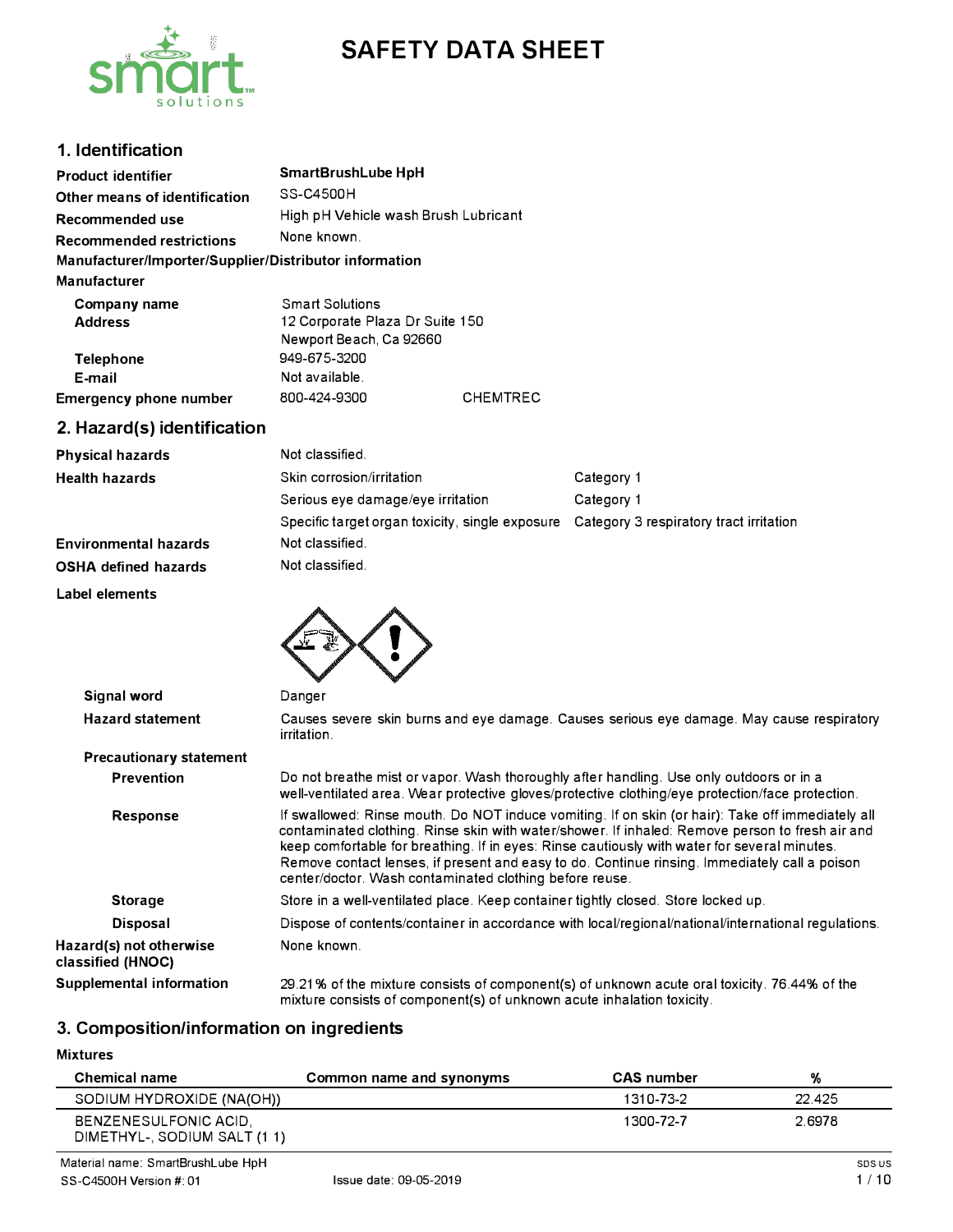| Chemical name                            | Common name and synonyms | <b>CAS</b> number | %       |
|------------------------------------------|--------------------------|-------------------|---------|
| BENZENE, METHYL-                         |                          | 108-88-3          | 0.0552  |
| BENZENE                                  |                          | 71-43-2           | 0.0069  |
| BENZENE, (1-METHYLETHYL)-                |                          | 98-82-8           | 0.0001  |
| BENZENE, ETHYL-                          |                          | 100-41-4          | 0.0001  |
| Other components below reportable levels |                          |                   | 74.8149 |

\*Designates that a specific chemical identity and/or percentage of composition has been withheld as a trade secret.

## **4. First-aid measures**

| <b>Inhalation</b>                                                            | Remove victim to fresh air and keep at rest in a position comfortable for breathing. Call a POISON<br>CENTER or doctor/physician if you feel unwell.                                                                                                                                                                  |  |
|------------------------------------------------------------------------------|-----------------------------------------------------------------------------------------------------------------------------------------------------------------------------------------------------------------------------------------------------------------------------------------------------------------------|--|
| <b>Skin contact</b>                                                          | Take off immediately all contaminated clothing. Rinse skin with water/shower. Call a physician or<br>poison control center immediately. Chemical burns must be treated by a physician. Wash<br>contaminated clothing before reuse.                                                                                    |  |
| Eye contact                                                                  | Immediately flush eyes with plenty of water for at least 15 minutes. Remove contact lenses, if<br>present and easy to do. Continue rinsing. Call a physician or poison control center immediately.                                                                                                                    |  |
| Ingestion                                                                    | Call a physician or poison control center immediately. Rinse mouth. Do not induce vomiting. If<br>vomiting occurs, keep head low so that stomach content doesn't get into the lungs.                                                                                                                                  |  |
| Most important<br>symptoms/effects, acute and<br>delayed                     | Burning pain and severe corrosive skin damage. Causes serious eye damage. Symptoms may<br>include stinging, tearing, redness, swelling, and blurred vision. Permanent eye damage including<br>blindness could result. May cause respiratory irritation.                                                               |  |
| Indication of immediate<br>medical attention and special<br>treatment needed | Provide general supportive measures and treat symptomatically. Chemical burns: Flush with water<br>immediately. While flushing, remove clothes which do not adhere to affected area. Call an<br>ambulance. Continue flushing during transport to hospital. Keep victim under observation.<br>Symptoms may be delayed. |  |
| <b>General information</b>                                                   | If you feel unwell, seek medical advice (show the label where possible). Ensure that medical<br>personnel are aware of the material(s) involved, and take precautions to protect themselves.                                                                                                                          |  |

# **5. Fire-fighting measures**

| Suitable extinguishing media                                     | Water fog. Foam. Dry chemical powder. Carbon dioxide (CO2).                                   |
|------------------------------------------------------------------|-----------------------------------------------------------------------------------------------|
| Unsuitable extinguishing<br>media                                | Do not use water jet as an extinguisher, as this will spread the fire.                        |
| Specific hazards arising from<br>the chemical                    | During fire, gases hazardous to health may be formed.                                         |
| Special protective equipment<br>and precautions for firefighters | Self-contained breathing apparatus and full protective clothing must be worn in case of fire. |
| <b>Fire fighting</b><br>equipment/instructions                   | Move containers from fire area if you can do so without risk.                                 |
| <b>Specific methods</b>                                          | Use standard firefighting procedures and consider the hazards of other involved materials.    |
| <b>General fire hazards</b>                                      | No unusual fire or explosion hazards noted.                                                   |

# **6. Accidental release measures**

| Personal precautions,<br>protective equipment and<br>emergency procedures | Keep unnecessary personnel away. Keep people away from and upwind of spill/leak. Wear<br>appropriate protective equipment and clothing during clean-up. Do not breathe mist or vapor. Do<br>not touch damaged containers or spilled material unless wearing appropriate protective clothing.<br>Ensure adequate ventilation. Local authorities should be advised if significant spillages cannot be<br>contained. For personal protection, see section 8 of the SDS. |
|---------------------------------------------------------------------------|----------------------------------------------------------------------------------------------------------------------------------------------------------------------------------------------------------------------------------------------------------------------------------------------------------------------------------------------------------------------------------------------------------------------------------------------------------------------|
| Methods and materials for<br>containment and cleaning up                  | Large Spills: Stop the flow of material, if this is without risk. Dike the spilled material, where this is<br>possible. Absorb in vermiculite, dry sand or earth and place into containers. Following product<br>recovery, flush area with water.                                                                                                                                                                                                                    |
|                                                                           | Small Spills: Wipe up with absorbent material (e.g. cloth, fleece). Clean surface thoroughly to<br>remove residual contamination.                                                                                                                                                                                                                                                                                                                                    |
|                                                                           | Never return spills to original containers for re-use. For waste disposal, see section 13 of the SDS.<br>For waste disposal, see section 13 of the SDS.                                                                                                                                                                                                                                                                                                              |
| <b>Environmental precautions</b>                                          | Avoid discharge into drains, water courses or onto the ground.                                                                                                                                                                                                                                                                                                                                                                                                       |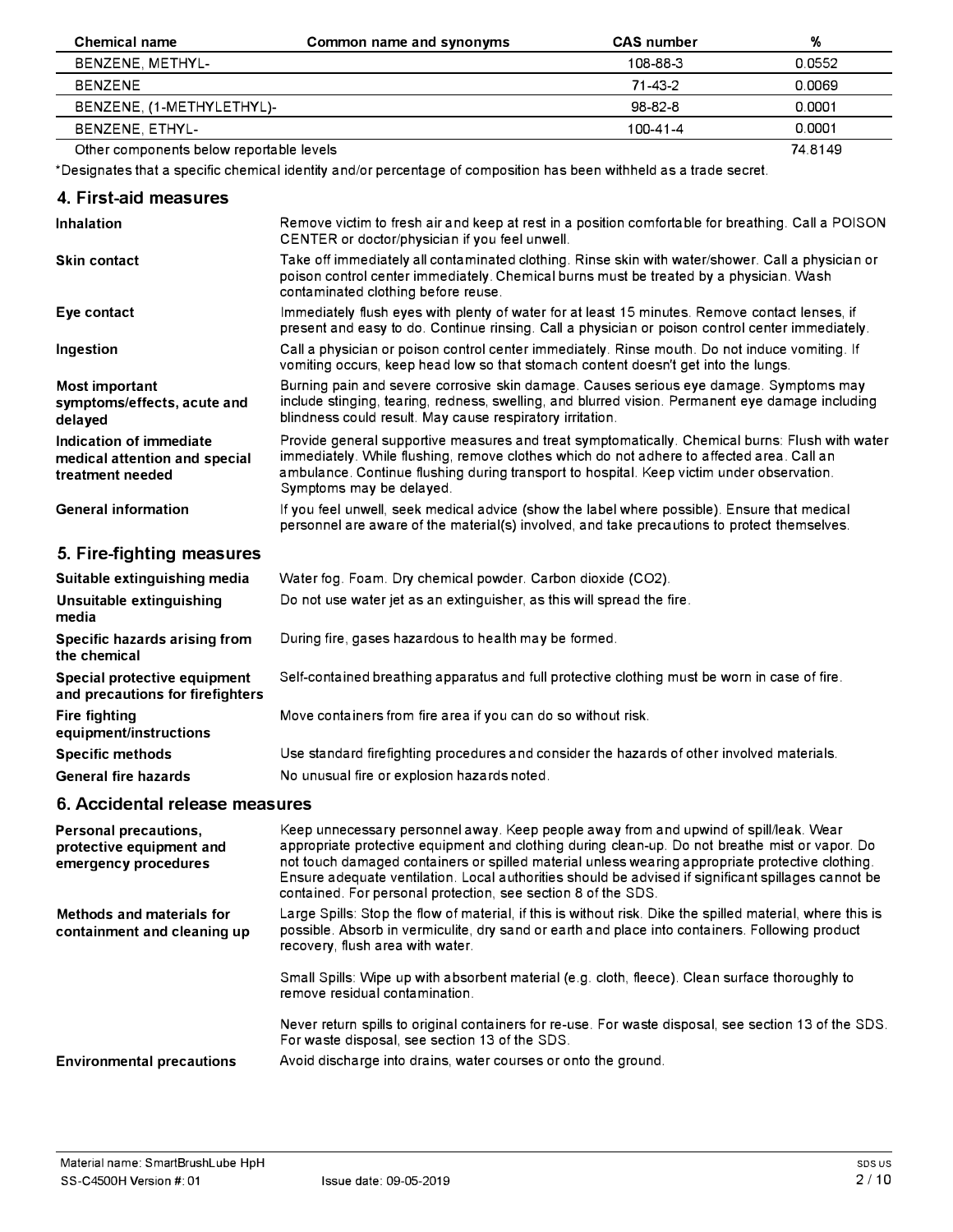## **7. Handling and storage**

**Precautions for safe handling** Do not breathe mist or vapor. Do not get in eyes, on skin, or on clothing. Avoid prolonged exposure. Provide adequate ventilation. Wear appropriate personal protective equipment. Observe good industrial hygiene practices.

**Conditions for safe storage, including any incompatibilities**  Store locked up. Store in original tightly closed container. Store away from incompatible materials (see Section 10 of the SDS). Store away from incompatible materials (see Section 10 of the SDS).

# **8. Exposure controls/personal protection**

#### **Occupational exposure limits**

**US. OSHA Specifically Regulated Substances (29 CFR 1910.1001-1050)** 

| <b>Components</b>                                                 | <b>Type</b> | Value                   |
|-------------------------------------------------------------------|-------------|-------------------------|
| <b>BENZENE (CAS 71-43-2)</b>                                      | <b>STEL</b> | 5 ppm                   |
|                                                                   | <b>TWA</b>  | 1 ppm                   |
| US. OSHA Table Z-1 Limits for Air Contaminants (29 CFR 1910.1000) |             |                         |
| <b>Components</b>                                                 | <b>Type</b> | Value                   |
| BENZENE,<br>(1-METHYLETHYL)- (CAS<br>98-82-8)                     | PEL         | 245 mg/m3               |
| BENZENE, ETHYL- (CAS<br>$100-41-4)$                               | PEL         | 50 ppm<br>435 mg/m3     |
| SODIUM HYDROXIDE<br>(NA(OH)) (CAS 1310-73-2)                      | PEL         | 100 ppm<br>$2$ mg/m $3$ |
| US. OSHA Table Z-2 (29 CFR 1910.1000)<br><b>Components</b>        | <b>Type</b> | Value                   |
| <b>BENZENE (CAS 71-43-2)</b>                                      | Ceiling     | 25 ppm                  |
|                                                                   | <b>TWA</b>  | 10 ppm                  |
| BENZENE, METHYL- (CAS<br>$108 - 88 - 3$                           | Ceiling     | 300 ppm                 |
|                                                                   | <b>TWA</b>  | 200 ppm                 |
| <b>US. ACGIH Threshold Limit Values</b>                           |             |                         |
| <b>Components</b>                                                 | <b>Type</b> | Value                   |
| <b>BENZENE (CAS 71-43-2)</b>                                      | <b>STEL</b> | 2.5 ppm                 |
|                                                                   | <b>TWA</b>  | $0.5$ ppm               |
| BENZENE,<br>(1-METHYLETHYL)- (CAS<br>$98-82-8$                    | <b>TWA</b>  | 50 ppm                  |
| BENZENE, ETHYL- (CAS<br>$100-41-4)$                               | <b>TWA</b>  | 20 ppm                  |
| BENZENE, METHYL- (CAS<br>$108 - 88 - 3$                           | <b>TWA</b>  | 20 ppm                  |
| SODIUM HYDROXIDE<br>(NA(OH)) (CAS 1310-73-2)                      | Ceiling     | $2$ mg/m $3$            |
| US. NIOSH: Pocket Guide to Chemical Hazards                       |             |                         |
| <b>Components</b>                                                 | <b>Type</b> | Value                   |
| <b>BENZENE (CAS 71-43-2)</b>                                      | <b>STEL</b> | 1 ppm                   |
|                                                                   | <b>TWA</b>  | $0.1$ ppm               |
| BENZENE,<br>(1-METHYLETHYL)- (CAS                                 | <b>TWA</b>  | 245 mg/m3               |
| 98-82-8)                                                          |             | 50 ppm                  |
| BENZENE, ETHYL- (CAS<br>$100-41-4)$                               | <b>STEL</b> | 545 mg/m3               |
|                                                                   |             | 125 ppm                 |
|                                                                   | <b>TWA</b>  | 435 mg/m3               |
|                                                                   |             | 100 ppm                 |
| BENZENE, METHYL- (CAS<br>$108 - 88 - 3$                           | <b>STEL</b> | 560 mg/m3               |
|                                                                   |             | 150 ppm                 |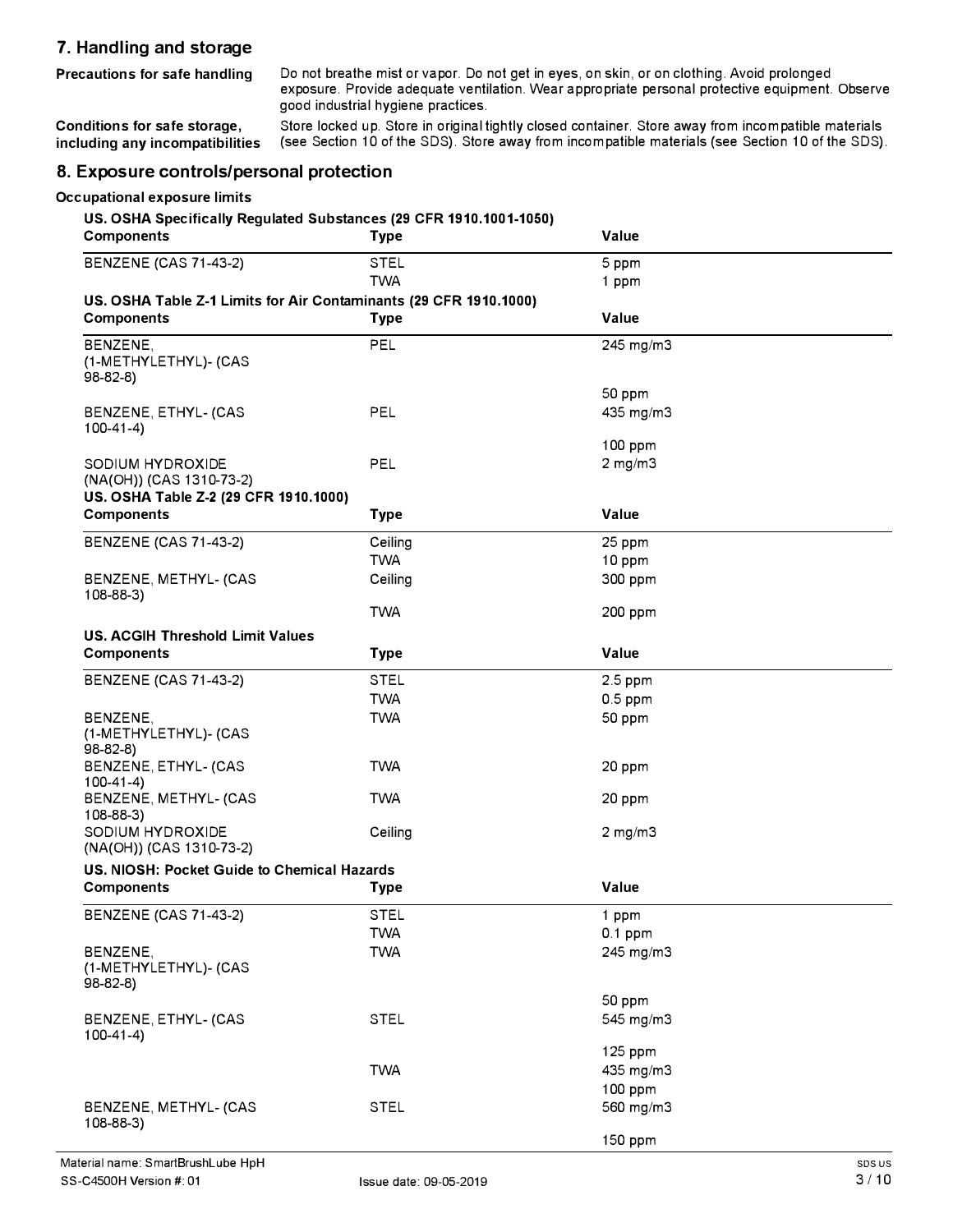|  |  |  |  | US. NIOSH: Pocket Guide to Chemical Hazards |  |
|--|--|--|--|---------------------------------------------|--|
|--|--|--|--|---------------------------------------------|--|

| <b>UCKEL OURSE TO OTIGHTICAL HAZA</b><br><b>Components</b>                                                                                       | <b>Type</b>                                                                                                                                                                                                                                                                                                                                                                                                                                                                                                              |                              | Value                                                                  |                                                                                                                                                                                                                                                           |
|--------------------------------------------------------------------------------------------------------------------------------------------------|--------------------------------------------------------------------------------------------------------------------------------------------------------------------------------------------------------------------------------------------------------------------------------------------------------------------------------------------------------------------------------------------------------------------------------------------------------------------------------------------------------------------------|------------------------------|------------------------------------------------------------------------|-----------------------------------------------------------------------------------------------------------------------------------------------------------------------------------------------------------------------------------------------------------|
|                                                                                                                                                  | <b>TWA</b>                                                                                                                                                                                                                                                                                                                                                                                                                                                                                                               |                              |                                                                        | 375 mg/m3                                                                                                                                                                                                                                                 |
| SODIUM HYDROXIDE                                                                                                                                 | Ceiling                                                                                                                                                                                                                                                                                                                                                                                                                                                                                                                  |                              |                                                                        | $100$ ppm<br>$2$ mg/m $3$                                                                                                                                                                                                                                 |
| (NA(OH)) (CAS 1310-73-2)                                                                                                                         |                                                                                                                                                                                                                                                                                                                                                                                                                                                                                                                          |                              |                                                                        |                                                                                                                                                                                                                                                           |
| <b>Biological limit values</b>                                                                                                                   |                                                                                                                                                                                                                                                                                                                                                                                                                                                                                                                          |                              |                                                                        |                                                                                                                                                                                                                                                           |
| <b>ACGIH Biological Exposure Indices</b>                                                                                                         |                                                                                                                                                                                                                                                                                                                                                                                                                                                                                                                          |                              |                                                                        |                                                                                                                                                                                                                                                           |
| <b>Components</b>                                                                                                                                | Value                                                                                                                                                                                                                                                                                                                                                                                                                                                                                                                    | <b>Determinant</b>           | <b>Specimen</b>                                                        | <b>Sampling Time</b>                                                                                                                                                                                                                                      |
| BENZENE (CAS 71-43-2) 25 µg/g                                                                                                                    |                                                                                                                                                                                                                                                                                                                                                                                                                                                                                                                          | S-Phenylmerca<br>pturic acid | Creatinine in<br>urine                                                 | $\star$                                                                                                                                                                                                                                                   |
| BENZENE, ETHYL- (CAS 0.15 g/g                                                                                                                    |                                                                                                                                                                                                                                                                                                                                                                                                                                                                                                                          | Sum of                       | Creatinine in                                                          | $\star$                                                                                                                                                                                                                                                   |
| $100-41-4$                                                                                                                                       |                                                                                                                                                                                                                                                                                                                                                                                                                                                                                                                          | mandelic acid<br>and         | urine                                                                  |                                                                                                                                                                                                                                                           |
|                                                                                                                                                  |                                                                                                                                                                                                                                                                                                                                                                                                                                                                                                                          | phenylglyoxylic<br>acid      |                                                                        |                                                                                                                                                                                                                                                           |
| BENZENE, METHYL- (CAS 0.3 mg/g<br>108-88-3)                                                                                                      |                                                                                                                                                                                                                                                                                                                                                                                                                                                                                                                          | o-Cresol, with<br>hydrolysis | Creatinine in<br>urine                                                 |                                                                                                                                                                                                                                                           |
|                                                                                                                                                  | $0.03$ mg/l                                                                                                                                                                                                                                                                                                                                                                                                                                                                                                              | Toluene                      | Urine                                                                  |                                                                                                                                                                                                                                                           |
|                                                                                                                                                  | $0.02$ mg/l                                                                                                                                                                                                                                                                                                                                                                                                                                                                                                              | Toluene                      | <b>Blood</b>                                                           |                                                                                                                                                                                                                                                           |
| * - For sampling details, please see the source document.                                                                                        |                                                                                                                                                                                                                                                                                                                                                                                                                                                                                                                          |                              |                                                                        |                                                                                                                                                                                                                                                           |
| <b>Exposure guidelines</b>                                                                                                                       |                                                                                                                                                                                                                                                                                                                                                                                                                                                                                                                          |                              |                                                                        |                                                                                                                                                                                                                                                           |
| US - California OELs: Skin designation                                                                                                           |                                                                                                                                                                                                                                                                                                                                                                                                                                                                                                                          |                              |                                                                        |                                                                                                                                                                                                                                                           |
| <b>BENZENE (CAS 71-43-2)</b><br>BENZENE, (1-METHYLETHYL)- (CAS 98-82-8)                                                                          |                                                                                                                                                                                                                                                                                                                                                                                                                                                                                                                          |                              | Can be absorbed through the skin.<br>Can be absorbed through the skin. |                                                                                                                                                                                                                                                           |
| BENZENE, METHYL- (CAS 108-88-3)<br>US - Minnesota Haz Subs: Skin designation applies                                                             |                                                                                                                                                                                                                                                                                                                                                                                                                                                                                                                          |                              | Can be absorbed through the skin.                                      |                                                                                                                                                                                                                                                           |
| BENZENE, (1-METHYLETHYL)- (CAS 98-82-8)                                                                                                          |                                                                                                                                                                                                                                                                                                                                                                                                                                                                                                                          |                              | Skin designation applies.                                              |                                                                                                                                                                                                                                                           |
| BENZENE, METHYL- (CAS 108-88-3)<br>US - Tennessee OELs: Skin designation                                                                         |                                                                                                                                                                                                                                                                                                                                                                                                                                                                                                                          |                              | Skin designation applies.                                              |                                                                                                                                                                                                                                                           |
| BENZENE, (1-METHYLETHYL)- (CAS 98-82-8)<br>US ACGIH Threshold Limit Values: Skin designation                                                     |                                                                                                                                                                                                                                                                                                                                                                                                                                                                                                                          |                              | Can be absorbed through the skin.                                      |                                                                                                                                                                                                                                                           |
| <b>BENZENE (CAS 71-43-2)</b><br>US NIOSH Pocket Guide to Chemical Hazards: Skin designation                                                      |                                                                                                                                                                                                                                                                                                                                                                                                                                                                                                                          |                              | Can be absorbed through the skin.                                      |                                                                                                                                                                                                                                                           |
| BENZENE, (1-METHYLETHYL)- (CAS 98-82-8)<br>US. OSHA Table Z-1 Limits for Air Contaminants (29 CFR 1910.1000)                                     |                                                                                                                                                                                                                                                                                                                                                                                                                                                                                                                          |                              | Can be absorbed through the skin.                                      |                                                                                                                                                                                                                                                           |
| BENZENE, (1-METHYLETHYL)- (CAS 98-82-8)                                                                                                          |                                                                                                                                                                                                                                                                                                                                                                                                                                                                                                                          |                              | Can be absorbed through the skin.                                      |                                                                                                                                                                                                                                                           |
| controls                                                                                                                                         | Appropriate engineering Good general ventilation (typically 10 air changes per hour) should be used. Ventilation rates<br>should be matched to conditions. If applicable, use process enclosures, local exhaust ventilation,<br>or other engineering controls to maintain airborne levels below recommended exposure limits. If<br>exposure limits have not been established, maintain airborne levels to an acceptable level. Eye<br>wash facilities and emergency shower must be available when handling this product. |                              |                                                                        |                                                                                                                                                                                                                                                           |
| Individual protection measures, such as personal protective equipment<br>while performing any task involving potential exposure to this product. |                                                                                                                                                                                                                                                                                                                                                                                                                                                                                                                          |                              |                                                                        | The following are recommendations for Personnel Protective Equipment (PPE). The employer/user of this product must perform a<br>Hazard Assessment of the workplace according to OSHA regulations 29 CFR 1910.132 to determine the appropriate PPE for use |
| Eye/face protection                                                                                                                              | Chemical respirator with organic vapor cartridge and full facepiece.                                                                                                                                                                                                                                                                                                                                                                                                                                                     |                              |                                                                        |                                                                                                                                                                                                                                                           |
| <b>Skin protection</b>                                                                                                                           |                                                                                                                                                                                                                                                                                                                                                                                                                                                                                                                          |                              |                                                                        |                                                                                                                                                                                                                                                           |
| <b>Hand protection</b>                                                                                                                           | supplier.                                                                                                                                                                                                                                                                                                                                                                                                                                                                                                                |                              |                                                                        | Wear appropriate chemical resistant gloves. Suitable gloves can be recommended by the glove                                                                                                                                                               |
| Other                                                                                                                                            | Wear appropriate chemical resistant clothing.                                                                                                                                                                                                                                                                                                                                                                                                                                                                            |                              |                                                                        |                                                                                                                                                                                                                                                           |
| <b>Respiratory protection</b>                                                                                                                    | Chemical respirator with organic vapor cartridge and full facepiece.                                                                                                                                                                                                                                                                                                                                                                                                                                                     |                              |                                                                        |                                                                                                                                                                                                                                                           |
| <b>Thermal hazards</b>                                                                                                                           | Wear appropriate thermal protective clothing, when necessary.                                                                                                                                                                                                                                                                                                                                                                                                                                                            |                              |                                                                        |                                                                                                                                                                                                                                                           |
| <b>General hygiene</b><br>considerations                                                                                                         | equipment to remove contaminants.                                                                                                                                                                                                                                                                                                                                                                                                                                                                                        |                              |                                                                        | Always observe good personal hygiene measures, such as washing after handling the material<br>and before eating, drinking, and/or smoking. Routinely wash work clothing and protective                                                                    |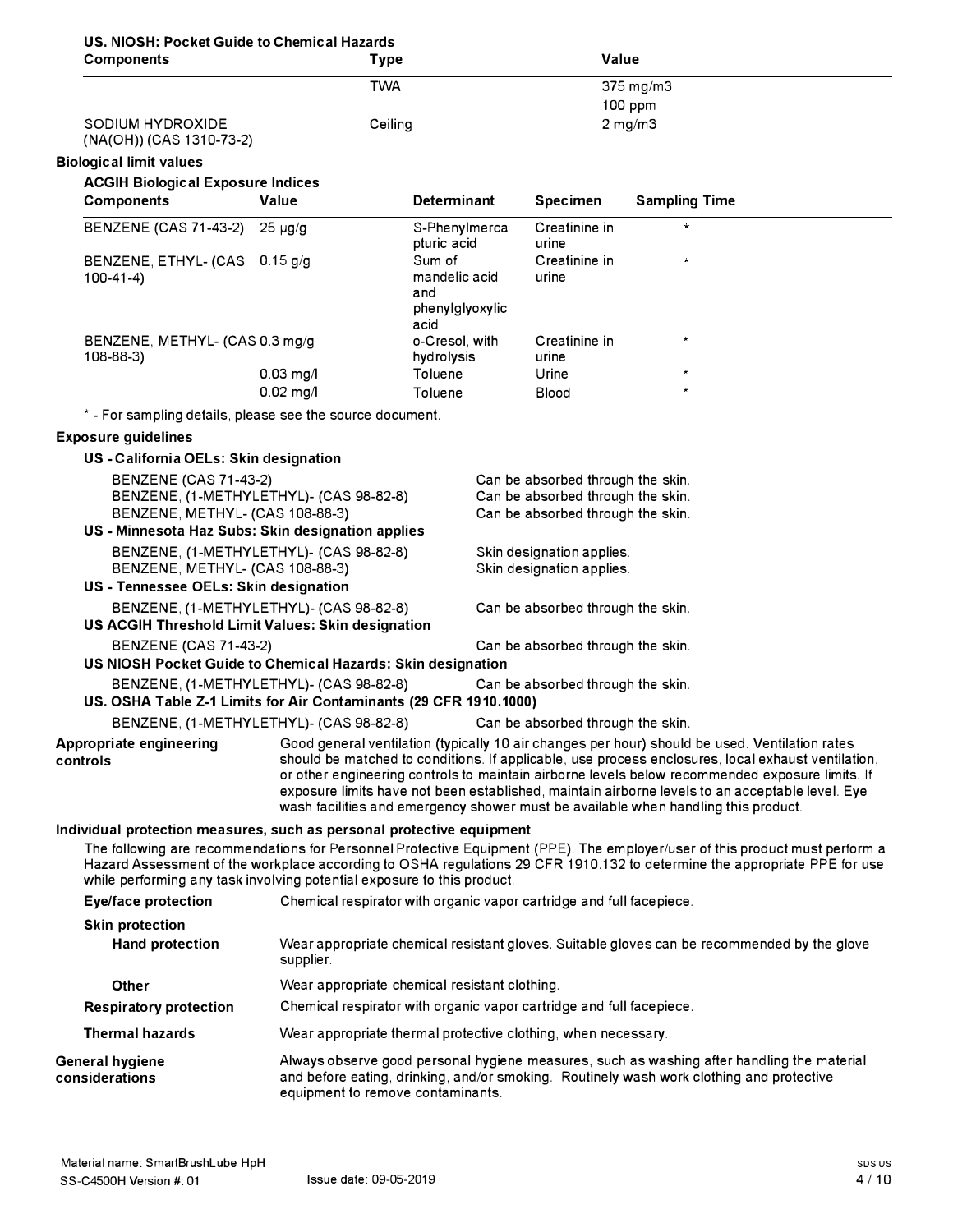# **9. Physical and chemical properties**

| Appearance                                        |                                 |  |
|---------------------------------------------------|---------------------------------|--|
| <b>Physical state</b>                             | Liquid.                         |  |
| Form                                              | Liquid.                         |  |
| Color                                             | <b>CLEAR YELLOW</b>             |  |
| Odor                                              | <b>CHARACTERISTIC</b>           |  |
| <b>Odor threshold</b>                             | Not available.                  |  |
| рH                                                | 12.6                            |  |
| Melting point/freezing point                      | Not available.                  |  |
| Initial boiling point and boiling<br>range        | 776.23 °F (413.46 °C) estimated |  |
| <b>Flash point</b>                                | Not available.                  |  |
| <b>Evaporation rate</b>                           | Not available.                  |  |
| Flammability (solid, gas)                         | Not applicable.                 |  |
| Upper/lower flammability or explosive limits      |                                 |  |
| <b>Flammability limit - lower</b><br>$(\%)$       | Not available.                  |  |
| <b>Flammability limit - upper</b><br>$(\%)$       | Not available.                  |  |
| Explosive limit - lower (%)                       | Not available.                  |  |
| Explosive limit - upper (%)                       | Not available.                  |  |
| Vapor pressure                                    | Not available.                  |  |
| Vapor density                                     | Not available.                  |  |
| <b>Relative density</b>                           | Not available.                  |  |
| Solubility(ies)                                   |                                 |  |
| <b>Solubility (water)</b>                         | Not available.                  |  |
| <b>Partition coefficient</b><br>(n-octanol/water) | Not available.                  |  |
| <b>Auto-ignition temperature</b>                  | Not available.                  |  |
| <b>Decomposition temperature</b>                  | Not available.                  |  |
| <b>Viscosity</b>                                  | Not available.                  |  |
| <b>Other information</b>                          |                                 |  |
| <b>Density</b>                                    | 10.48 lbs/gal                   |  |
|                                                   | $1.26$ g/ml                     |  |
| <b>Explosive properties</b>                       | Not explosive.                  |  |
| <b>Oxidizing properties</b>                       | Not oxidizing.                  |  |
| <b>Percent volatile</b>                           | 69.72 % estimated               |  |
| <b>Specific gravity</b>                           | 1.26                            |  |
| <b>VOC</b>                                        | 0.06 % estimated                |  |
|                                                   |                                 |  |

# **10. Stability and reactivity**

| Reactivity                                   | The product is stable and non-reactive under normal conditions of use, storage and transport. |
|----------------------------------------------|-----------------------------------------------------------------------------------------------|
| <b>Chemical stability</b>                    | Material is stable under normal conditions.                                                   |
| <b>Possibility of hazardous</b><br>reactions | Hazardous polymerization does not occur.                                                      |
| <b>Conditions to avoid</b>                   | Contact with incompatible materials.                                                          |
| Incompatible materials                       | Strong acids.                                                                                 |
| <b>Hazardous decomposition</b><br>products   | No hazardous decomposition products are known.                                                |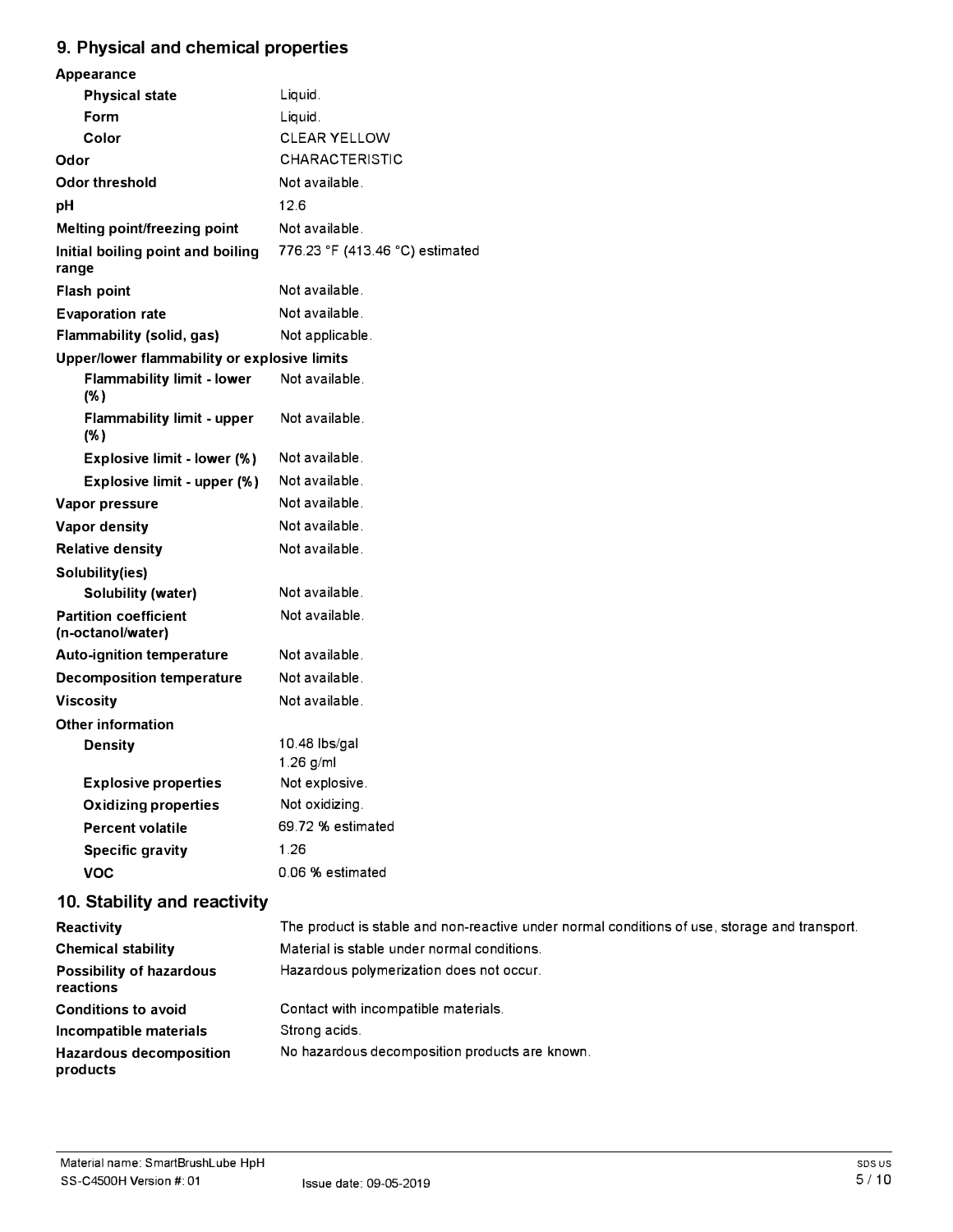# **11. Toxicological information**

#### **Information on likely routes of exposure**

| <b>Inhalation</b>                                                                                                                                                                                              | May cause irritation to the respiratory system. Prolonged inhalation may be harmful.                                                                                                                                                                    |                                                                                                                                                                |        |
|----------------------------------------------------------------------------------------------------------------------------------------------------------------------------------------------------------------|---------------------------------------------------------------------------------------------------------------------------------------------------------------------------------------------------------------------------------------------------------|----------------------------------------------------------------------------------------------------------------------------------------------------------------|--------|
| <b>Skin contact</b>                                                                                                                                                                                            | Causes severe skin burns.                                                                                                                                                                                                                               |                                                                                                                                                                |        |
| Eye contact                                                                                                                                                                                                    | Causes serious eye damage.                                                                                                                                                                                                                              |                                                                                                                                                                |        |
| Ingestion                                                                                                                                                                                                      | Causes digestive tract burns.                                                                                                                                                                                                                           |                                                                                                                                                                |        |
| Symptoms related to the<br>physical, chemical and<br>toxicological characteristics                                                                                                                             | Burning pain and severe corrosive skin damage. Causes serious eye damage. Symptoms may<br>include stinging, tearing, redness, swelling, and blurred vision. Permanent eye damage including<br>blindness could result. May cause respiratory irritation. |                                                                                                                                                                |        |
| Information on toxicological effects                                                                                                                                                                           |                                                                                                                                                                                                                                                         |                                                                                                                                                                |        |
| <b>Acute toxicity</b>                                                                                                                                                                                          | Not known.                                                                                                                                                                                                                                              |                                                                                                                                                                |        |
| <b>Components</b>                                                                                                                                                                                              | <b>Species</b>                                                                                                                                                                                                                                          | <b>Test Results</b>                                                                                                                                            |        |
| <b>BENZENE (CAS 71-43-2)</b>                                                                                                                                                                                   |                                                                                                                                                                                                                                                         |                                                                                                                                                                |        |
| <u>Acute</u>                                                                                                                                                                                                   |                                                                                                                                                                                                                                                         |                                                                                                                                                                |        |
| Oral                                                                                                                                                                                                           |                                                                                                                                                                                                                                                         |                                                                                                                                                                |        |
| LD50                                                                                                                                                                                                           | Rat                                                                                                                                                                                                                                                     | 3306 mg/kg                                                                                                                                                     |        |
| BENZENE, (1-METHYLETHYL)- (CAS 98-82-8)                                                                                                                                                                        |                                                                                                                                                                                                                                                         |                                                                                                                                                                |        |
| <u>Acute</u><br>Oral                                                                                                                                                                                           |                                                                                                                                                                                                                                                         |                                                                                                                                                                |        |
| LD50                                                                                                                                                                                                           | Rat                                                                                                                                                                                                                                                     | 1400 mg/kg                                                                                                                                                     |        |
| BENZENE, ETHYL- (CAS 100-41-4)                                                                                                                                                                                 |                                                                                                                                                                                                                                                         |                                                                                                                                                                |        |
| <b>Acute</b><br>Oral                                                                                                                                                                                           |                                                                                                                                                                                                                                                         |                                                                                                                                                                |        |
| LD50                                                                                                                                                                                                           | Rat                                                                                                                                                                                                                                                     | 3500 mg/kg                                                                                                                                                     |        |
| BENZENE, METHYL- (CAS 108-88-3)                                                                                                                                                                                |                                                                                                                                                                                                                                                         |                                                                                                                                                                |        |
| <b>Acute</b><br>Oral                                                                                                                                                                                           |                                                                                                                                                                                                                                                         |                                                                                                                                                                |        |
| LD50                                                                                                                                                                                                           | Rat                                                                                                                                                                                                                                                     | $2.6$ g/kg                                                                                                                                                     |        |
| <b>Skin corrosion/irritation</b>                                                                                                                                                                               | Causes severe skin burns and eye damage.                                                                                                                                                                                                                |                                                                                                                                                                |        |
| Serious eye damage/eye<br>irritation                                                                                                                                                                           | Causes serious eye damage.                                                                                                                                                                                                                              |                                                                                                                                                                |        |
| Respiratory or skin sensitization                                                                                                                                                                              |                                                                                                                                                                                                                                                         |                                                                                                                                                                |        |
| <b>Respiratory sensitization</b>                                                                                                                                                                               | Not a respiratory sensitizer.                                                                                                                                                                                                                           |                                                                                                                                                                |        |
| <b>Skin sensitization</b>                                                                                                                                                                                      | This product is not expected to cause skin sensitization.                                                                                                                                                                                               |                                                                                                                                                                |        |
| <b>Germ cell mutagenicity</b>                                                                                                                                                                                  | No data available to indicate product or any components present at greater than 0.1% are<br>mutagenic or genotoxic.                                                                                                                                     |                                                                                                                                                                |        |
| Carcinogenicity                                                                                                                                                                                                | Not classifiable as to carcinogenicity to humans.                                                                                                                                                                                                       |                                                                                                                                                                |        |
|                                                                                                                                                                                                                | IARC Monographs. Overall Evaluation of Carcinogenicity                                                                                                                                                                                                  |                                                                                                                                                                |        |
| <b>BENZENE (CAS 71-43-2)</b><br>BENZENE, (1-METHYLETHYL)- (CAS 98-82-8)<br>BENZENE, ETHYL- (CAS 100-41-4)<br>BENZENE, METHYL- (CAS 108-88-3)<br>OSHA Specifically Regulated Substances (29 CFR 1910.1001-1052) |                                                                                                                                                                                                                                                         | 1 Carcinogenic to humans.<br>2B Possibly carcinogenic to humans.<br>2B Possibly carcinogenic to humans.<br>3 Not classifiable as to carcinogenicity to humans. |        |
| <b>BENZENE (CAS 71-43-2)</b>                                                                                                                                                                                   | US. National Toxicology Program (NTP) Report on Carcinogens                                                                                                                                                                                             | Cancer                                                                                                                                                         |        |
| <b>BENZENE (CAS 71-43-2)</b><br>BENZENE, (1-METHYLETHYL)- (CAS 98-82-8)                                                                                                                                        |                                                                                                                                                                                                                                                         | Known To Be Human Carcinogen.<br>Reasonably Anticipated to be a Human Carcinogen.                                                                              |        |
| <b>Reproductive toxicity</b>                                                                                                                                                                                   |                                                                                                                                                                                                                                                         | This product is not expected to cause reproductive or developmental effects.                                                                                   |        |
| Specific target organ toxicity -<br>single exposure                                                                                                                                                            | May cause respiratory irritation.                                                                                                                                                                                                                       |                                                                                                                                                                |        |
| Specific target organ toxicity -<br>repeated exposure                                                                                                                                                          | Not classified.                                                                                                                                                                                                                                         |                                                                                                                                                                |        |
| <b>Aspiration hazard</b>                                                                                                                                                                                       | Not an aspiration hazard.                                                                                                                                                                                                                               |                                                                                                                                                                |        |
| Material name: SmartBrushLube HpH                                                                                                                                                                              |                                                                                                                                                                                                                                                         |                                                                                                                                                                | SDS US |
| SS-C4500H Version #: 01                                                                                                                                                                                        | Issue date: 09-05-2019                                                                                                                                                                                                                                  |                                                                                                                                                                | 6/10   |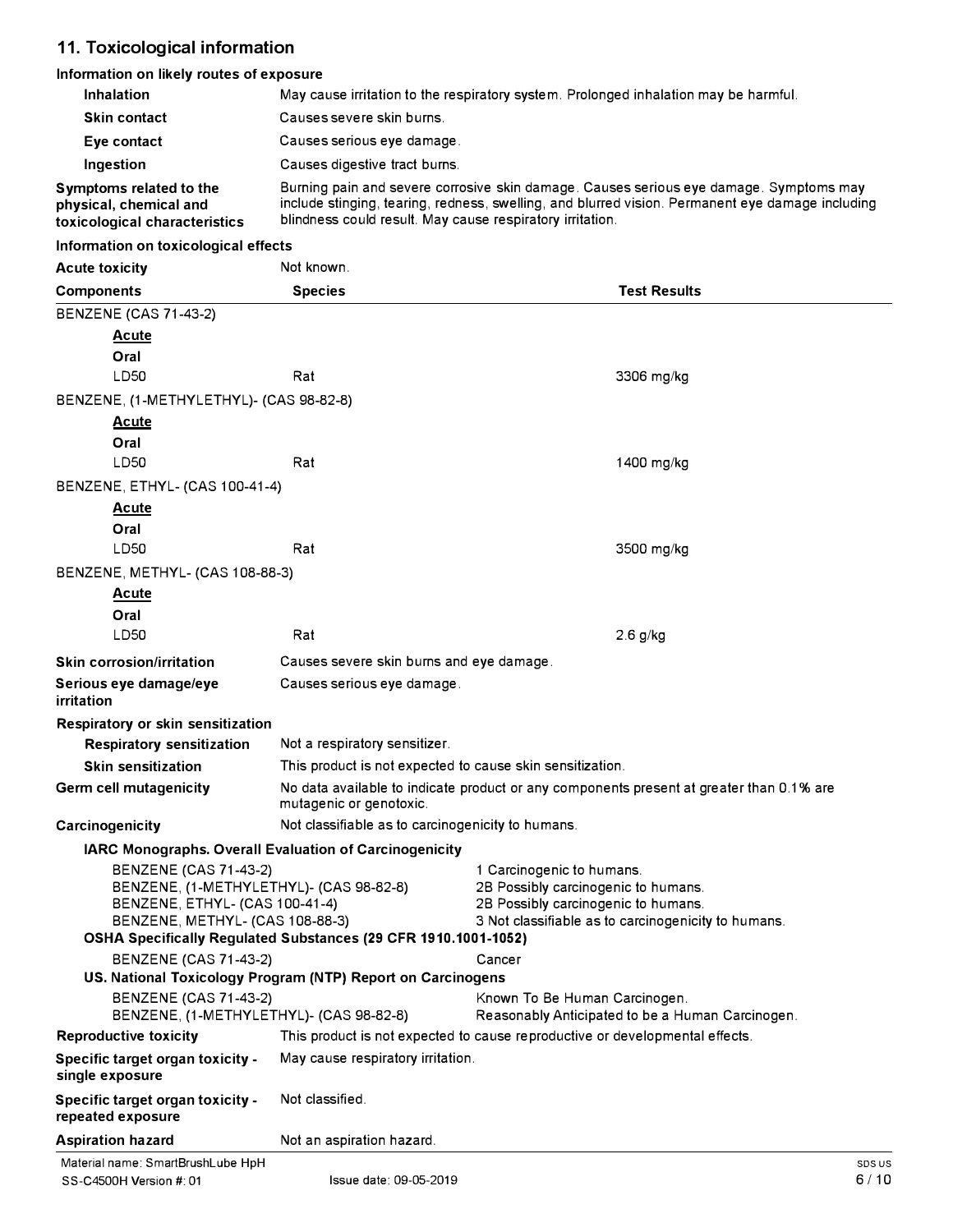# **12. Ecological information**

**Ecotoxicity** The product is not classified as environmentally hazardous. However, this does not exclude the possibility that large or frequent spills can have a harmful or damaging effect on the environment.

| <b>Components</b>                                 |                    | <b>Species</b>                                                                                                                                                                                                         | <b>Test Results</b>          |  |
|---------------------------------------------------|--------------------|------------------------------------------------------------------------------------------------------------------------------------------------------------------------------------------------------------------------|------------------------------|--|
| <b>BENZENE (CAS 71-43-2)</b>                      |                    |                                                                                                                                                                                                                        |                              |  |
| Aquatic                                           |                    |                                                                                                                                                                                                                        |                              |  |
| Crustacea                                         | EC <sub>50</sub>   | Water flea (Daphnia magna)                                                                                                                                                                                             | 8.76 - 15.6 mg/l, 48 hours   |  |
| Fish                                              | <b>LC50</b>        | Rainbow trout, donaldson trout<br>(Oncorhynchus mykiss)                                                                                                                                                                | 7.2 - 11.7 mg/l, 96 hours    |  |
| BENZENE, (1-METHYLETHYL)- (CAS 98-82-8)           |                    |                                                                                                                                                                                                                        |                              |  |
| <b>Aquatic</b>                                    |                    |                                                                                                                                                                                                                        |                              |  |
| Crustacea                                         | <b>EC50</b>        | Brine shrimp (Artemia sp.)                                                                                                                                                                                             | 3.55 - 11.29 mg/l, 48 hours  |  |
| Fish                                              | LC50               | Rainbow trout, donaldson trout<br>(Oncorhynchus mykiss)                                                                                                                                                                | 2.7 mg/l, 96 hours           |  |
| BENZENE, ETHYL- (CAS 100-41-4)                    |                    |                                                                                                                                                                                                                        |                              |  |
| <b>Aquatic</b>                                    |                    |                                                                                                                                                                                                                        |                              |  |
| Crustacea                                         | EC50               | Water flea (Daphnia magna)                                                                                                                                                                                             | 1.37 - 4.4 mg/l, 48 hours    |  |
| Fish                                              | LC50               | Fathead minnow (Pimephales promelas) 7.5 - 11 mg/l, 96 hours                                                                                                                                                           |                              |  |
| BENZENE, METHYL- (CAS 108-88-3)                   |                    |                                                                                                                                                                                                                        |                              |  |
| <b>Aquatic</b>                                    |                    |                                                                                                                                                                                                                        |                              |  |
| Crustacea                                         | EC <sub>50</sub>   | Water flea (Daphnia magna)                                                                                                                                                                                             | 5.46 - 9.83 mg/l, 48 hours   |  |
| Fish                                              | LC50               | Coho salmon, silver salmon<br>(Oncorhynchus kisutch)                                                                                                                                                                   | 8.11 mg/l, 96 hours          |  |
| SODIUM HYDROXIDE (NA(OH)) (CAS 1310-73-2)         |                    |                                                                                                                                                                                                                        |                              |  |
| <b>Aquatic</b>                                    |                    |                                                                                                                                                                                                                        |                              |  |
| Crustacea                                         | EC50               | Water flea (Ceriodaphnia dubia)                                                                                                                                                                                        | 34.59 - 47.13 mg/l, 48 hours |  |
| Fish                                              | <b>LC50</b>        | Western mosquitofish (Gambusia affinis) 125 mg/l, 96 hours                                                                                                                                                             |                              |  |
| Persistence and degradability                     |                    | No data is available on the degradability of any ingredients in the mixture.                                                                                                                                           |                              |  |
| <b>Bioaccumulative potential</b>                  |                    |                                                                                                                                                                                                                        |                              |  |
| Partition coefficient n-octanol / water (log Kow) |                    |                                                                                                                                                                                                                        |                              |  |
| <b>BENZENE</b><br>BENZENE, (1-METHYLETHYL)-       |                    | 2.13<br>3.66                                                                                                                                                                                                           |                              |  |
| BENZENE, ETHYL-                                   |                    | 3.15                                                                                                                                                                                                                   |                              |  |
| BENZENE, METHYL-                                  |                    | 2.73                                                                                                                                                                                                                   |                              |  |
| Mobility in soil                                  | No data available. |                                                                                                                                                                                                                        |                              |  |
| Other adverse effects                             |                    | No other adverse environmental effects (e.g. ozone depletion, photochemical ozone creation<br>potential, endocrine disruption, global warming potential) are expected from this component.                             |                              |  |
| 13. Disposal considerations                       |                    |                                                                                                                                                                                                                        |                              |  |
| <b>Disposal instructions</b>                      |                    | Collect and reclaim or dispose in sealed containers at licensed waste disposal site. Dispose of<br>contents/container in accordance with local/regional/national/international regulations.                            |                              |  |
| Local disposal regulations                        |                    | Dispose in accordance with all applicable regulations.                                                                                                                                                                 |                              |  |
| Hazardous waste code                              |                    | The waste code should be assigned in discussion between the user, the producer and the waste<br>disposal company.                                                                                                      |                              |  |
| Waste from residues / unused<br>products          |                    | Dispose of in accordance with local regulations. Empty containers or liners may retain some<br>product residues. This material and its container must be disposed of in a safe manner (see:<br>Disposal instructions). |                              |  |
| Contaminated packaging                            | disposal.          | Since emptied containers may retain product residue, follow label warnings even after container is<br>emptied. Empty containers should be taken to an approved waste handling site for recycling or                    |                              |  |
|                                                   |                    |                                                                                                                                                                                                                        |                              |  |

# **14. Transport information**

| DOT                               |                        |        |
|-----------------------------------|------------------------|--------|
| UN number                         | UN1824                 |        |
| Material name: SmartBrushLube HpH |                        | SDS US |
| SS-C4500H Version #: 01           | Issue date: 09-05-2019 | 7/10   |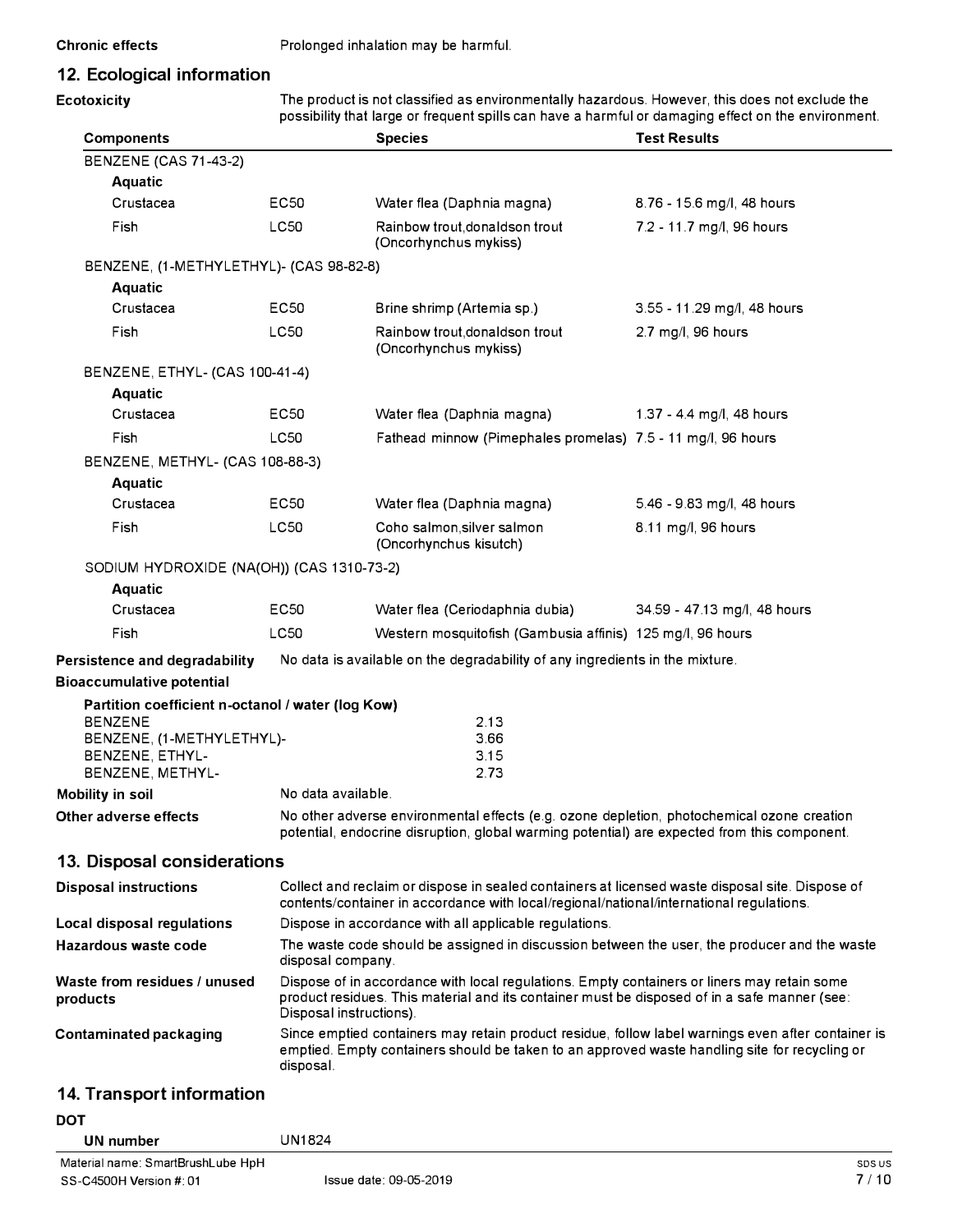| UN proper shipping name      | SODIUM HYDROXIDE SOLUTION                                                                            |
|------------------------------|------------------------------------------------------------------------------------------------------|
| Transport hazard class(es)   |                                                                                                      |
| Class                        | 8                                                                                                    |
| <b>Subsidiary risk</b>       |                                                                                                      |
| Packing group                | Ш                                                                                                    |
|                              | Special precautions for user Read safety instructions, SDS and emergency procedures before handling. |
| <b>ERG</b> number            | 154                                                                                                  |
|                              | Transportation information on packaging may be different from that listed.                           |
| <b>IATA</b>                  |                                                                                                      |
| <b>UN number</b>             | <b>UN1824</b>                                                                                        |
| UN proper shipping name      | SODIUM HYDROXIDE SOLUTION                                                                            |
| Transport hazard class(es)   |                                                                                                      |
| Class                        | 8                                                                                                    |
| <b>Subsidiary risk</b>       |                                                                                                      |
| Packing group                | Ш                                                                                                    |
| <b>Environmental hazards</b> | No.                                                                                                  |
| <b>ERG Code</b>              | 154                                                                                                  |
|                              | Special precautions for user Read safety instructions, SDS and emergency procedures before handling. |
| <b>IMDG</b>                  |                                                                                                      |
| <b>UN number</b>             | <b>UN1824</b>                                                                                        |
| UN proper shipping name      | SODIUM HYDROXIDE SOLUTION (SODIUM HYDROXIDE (NA(OH)))                                                |
| Transport hazard class(es)   |                                                                                                      |
| Class                        | 8                                                                                                    |
| <b>Subsidiary risk</b>       |                                                                                                      |
| Packing group                | Ш                                                                                                    |
| <b>Environmental hazards</b> |                                                                                                      |
| Marine pollutant             | No.                                                                                                  |
| <b>EmS</b>                   | $F-A.S-B$                                                                                            |
|                              | Special precautions for user Read safety instructions, SDS and emergency procedures before handling. |

**DOT** 



**IATA; IMDG** 



## **15. Regulatory information**

**US federal regulations** This product is a "Hazardous Chemical" as defined by the OSHA Hazard Communication Standard, 29 CFR 1910.1200.

## **TSCA Section 12(b) Export Notification (40 CFR 707, Subpt. D)**  Not regulated. **CERCLA Hazardous Substance List (40 CFR 302.4)**  BENZENE (CAS 71-43-2) Listed. BENZENE, (1-METHYLETHYL)- (CAS 98-82-8) Listed.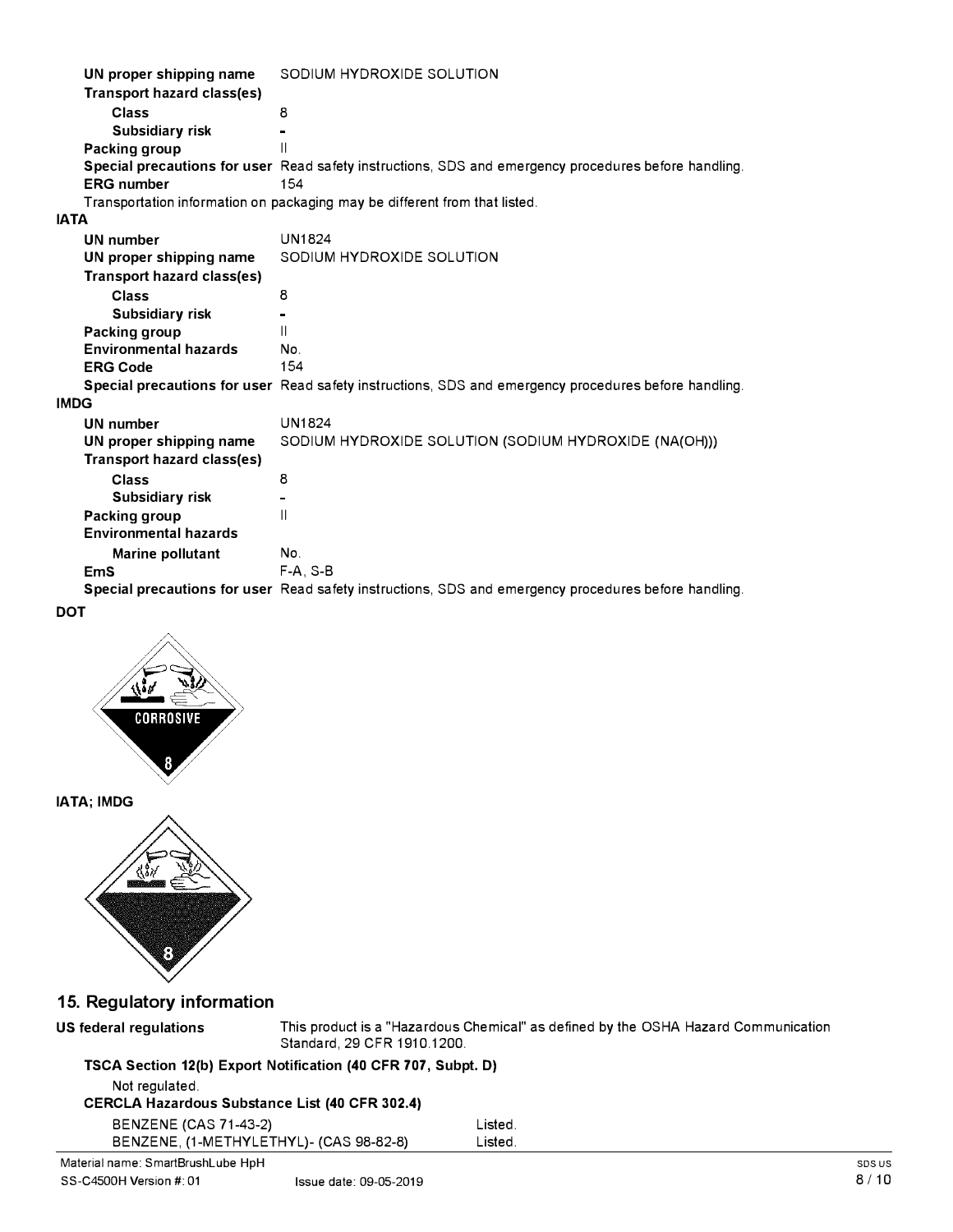| BENZENE, ETHYL- (CAS 100-41-4)                                                                     | Listed.                                                                                                     |
|----------------------------------------------------------------------------------------------------|-------------------------------------------------------------------------------------------------------------|
| BENZENE, METHYL- (CAS 108-88-3)<br>SODIUM HYDROXIDE (NA(OH)) (CAS 1310-73-2)                       | Listed.<br>Listed.                                                                                          |
| <b>SARA 304 Emergency release notification</b>                                                     |                                                                                                             |
| Not regulated.                                                                                     |                                                                                                             |
| OSHA Specifically Regulated Substances (29 CFR 1910.1001-1052)                                     |                                                                                                             |
| <b>BENZENE (CAS 71-43-2)</b>                                                                       | Cancer                                                                                                      |
|                                                                                                    | Central nervous system                                                                                      |
|                                                                                                    | Blood<br>Aspiration                                                                                         |
|                                                                                                    | <b>Skin</b>                                                                                                 |
|                                                                                                    | Eye                                                                                                         |
|                                                                                                    | respiratory tract irritation                                                                                |
|                                                                                                    | Flammability                                                                                                |
| Superfund Amendments and Reauthorization Act of 1986 (SARA)                                        |                                                                                                             |
| <b>SARA 302 Extremely hazardous substance</b><br>Not listed.                                       |                                                                                                             |
| SARA 311/312 Hazardous<br>Yes                                                                      |                                                                                                             |
| chemical                                                                                           |                                                                                                             |
| <b>Classified hazard</b><br>Acute toxicity (any route of exposure)                                 |                                                                                                             |
| Skin corrosion or irritation<br>categories                                                         |                                                                                                             |
| Serious eye damage or eye irritation                                                               | Specific target organ toxicity (single or repeated exposure)                                                |
|                                                                                                    |                                                                                                             |
| SARA 313 (TRI reporting)<br>Not regulated.                                                         |                                                                                                             |
| Other federal regulations                                                                          |                                                                                                             |
| Clean Air Act (CAA) Section 112 Hazardous Air Pollutants (HAPs) List                               |                                                                                                             |
| BENZENE (CAS 71-43-2)                                                                              |                                                                                                             |
| BENZENE, (1-METHYLETHYL)- (CAS 98-82-8)<br>BENZENE, ETHYL- (CAS 100-41-4)                          |                                                                                                             |
| BENZENE, METHYL- (CAS 108-88-3)                                                                    |                                                                                                             |
| Clean Air Act (CAA) Section 112(r) Accidental Release Prevention (40 CFR 68.130)                   |                                                                                                             |
| Not regulated.                                                                                     |                                                                                                             |
| Not regulated.<br><b>Safe Drinking Water Act</b><br>(SDWA)                                         |                                                                                                             |
| <b>Chemical Code Number</b>                                                                        | Drug Enforcement Administration (DEA). List 2, Essential Chemicals (21 CFR 1310.02(b) and 1310.04(f)(2) and |
| BENZENE, METHYL- (CAS 108-88-3)                                                                    | 6594                                                                                                        |
|                                                                                                    | Drug Enforcement Administration (DEA). List 1 & 2 Exempt Chemical Mixtures (21 CFR 1310.12(c))              |
| BENZENE, METHYL- (CAS 108-88-3)                                                                    | 35 %WV                                                                                                      |
| <b>DEA Exempt Chemical Mixtures Code Number</b>                                                    |                                                                                                             |
| BENZENE, METHYL- (CAS 108-88-3)                                                                    | 594                                                                                                         |
| <b>US state regulations</b>                                                                        |                                                                                                             |
| <b>California Proposition 65</b>                                                                   | WARNING: This product can expose you to chemicals including BENZENE, which is known to the State of         |
| to www.P65Warnings.ca.gov.                                                                         | California to cause cancer and birth defects or other reproductive harm. For more information go            |
| California Proposition 65 - CRT: Listed date/Carcinogenic substance                                |                                                                                                             |
| <b>BENZENE (CAS 71-43-2)</b>                                                                       | Listed: February 27, 1987                                                                                   |
| BENZENE, (1-METHYLETHYL)- (CAS 98-82-8)                                                            | Listed: April 6, 2010                                                                                       |
| BENZENE, ETHYL- (CAS 100-41-4)<br>California Proposition 65 - CRT: Listed date/Developmental toxin | Listed: June 11, 2004                                                                                       |
| <b>BENZENE (CAS 71-43-2)</b>                                                                       | Listed: December 26, 1997                                                                                   |
| BENZENE, METHYL- (CAS 108-88-3)                                                                    | Listed: January 1, 1991                                                                                     |
| California Proposition 65 - CRT: Listed date/Male reproductive toxin                               |                                                                                                             |
| <b>BENZENE (CAS 71-43-2)</b>                                                                       | Listed: December 26, 1997                                                                                   |